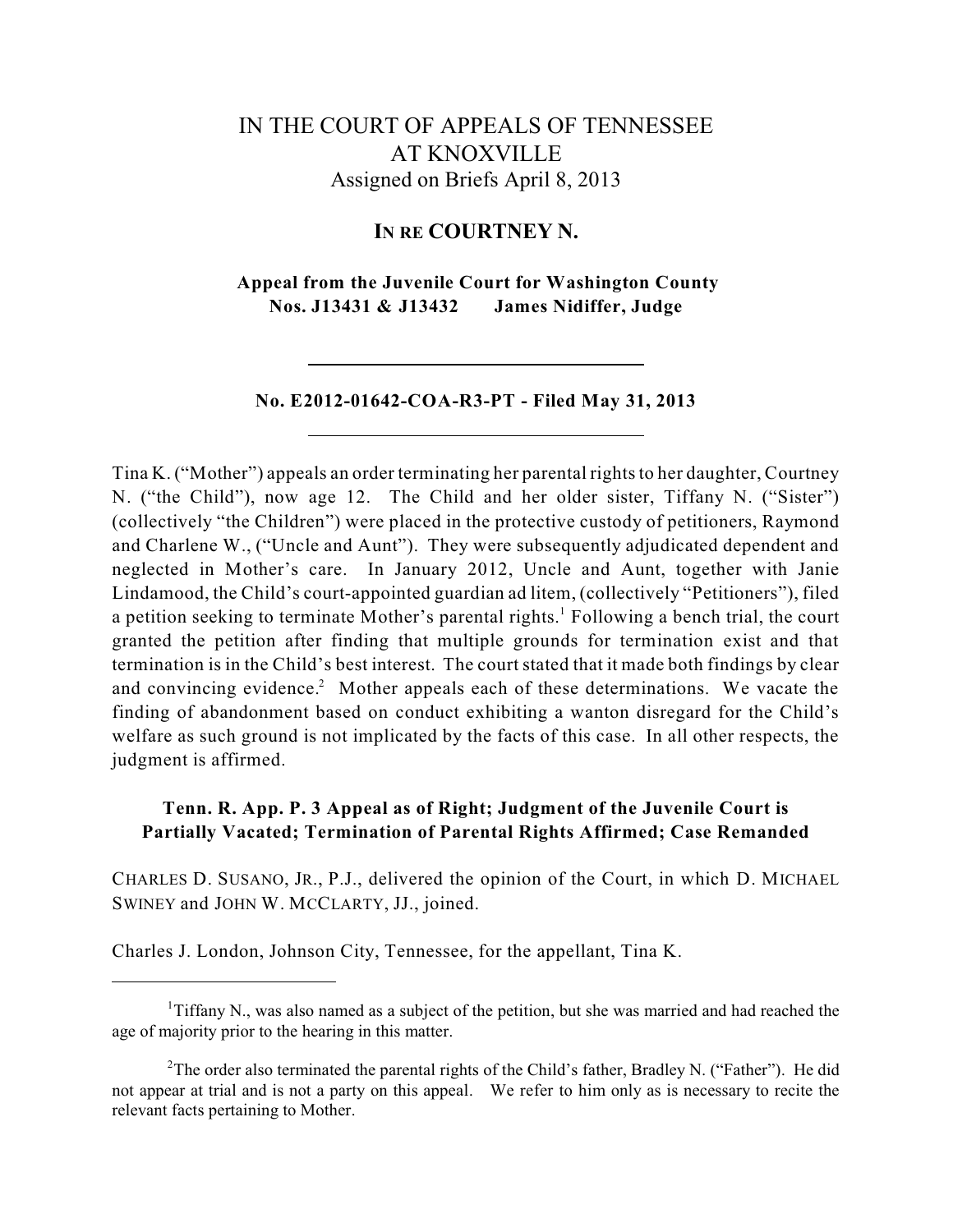Janie Lindamood, Johnson City, Tennessee, Guardian ad Litem for Courtney N.<sup>3</sup>

### **OPINION**

#### I.

Mother and Father were divorced in 2006. Mother was awarded custody of the Children. Since then, Father had little contact with the Children. He had amassed a substantial child support arrearage. On March 14, 2011, Uncle and Aunt sought temporary custody of the Children and obtained an ex parte protective order against Mother. The petitions alleged that the Children were dependent and neglected as a result of being subjected to abuse, neglect, and illegal activity in Mother's care, *e.g.*, there was no food in the home, Mother's live-in boyfriend had made sexual advances toward Sister, Mother was using illegal drugs in the home while on probation, and Child Protective Services ("CPS") was actively investigating the situation. Mother essentially denied the allegations, except to admit that there was an open CPS case and she was on probation. She further asserted she was under no obligation to pay child support. The trial court granted custody to Uncle and Aunt pending a further hearing. In view of the protective order and the conditions of Mother's bond, the court prohibited Mother from having any contact with the Children. An adjudicatory hearing was set for April 28, 2011. Mother arrived at the courthouse on that date, but left because, according to her, she was afraid of being arrested on an outstanding warrant for violation of probation. At the rescheduled hearing on May 12, 2011, Mother was not present but was represented by counsel. After hearing the proof,<sup>4</sup> the court adjudicated the Children as being dependent and neglected and continued the "no contact" order. On that same date, the sessions court entered a one-year order of protection against Mother based on its finding that Mother committed the acts alleged and that she had placed the Children "in jeopardy and danger . . . due to her drug actions."

On January 1, 2012, a petition to terminate Mother's rights was jointly filed by the guardian ad litem and Uncle and Aunt. Uncle and Aunt proceeded as the Child's prospective adoptive parents. A bench trial was held on June 12, 2012. At that time, the Child was 11 and had resided with Uncle and Aunt for over a year. As a result of the no-contact order, Mother had not seen the Child during that time. We now summarize the proof at trial.

 $3$ The petitioners Raymond W. and Charlene W. joined in the brief filed by the guardian ad litem.

 $4$ The final order is in the record. The hearing transcript is not.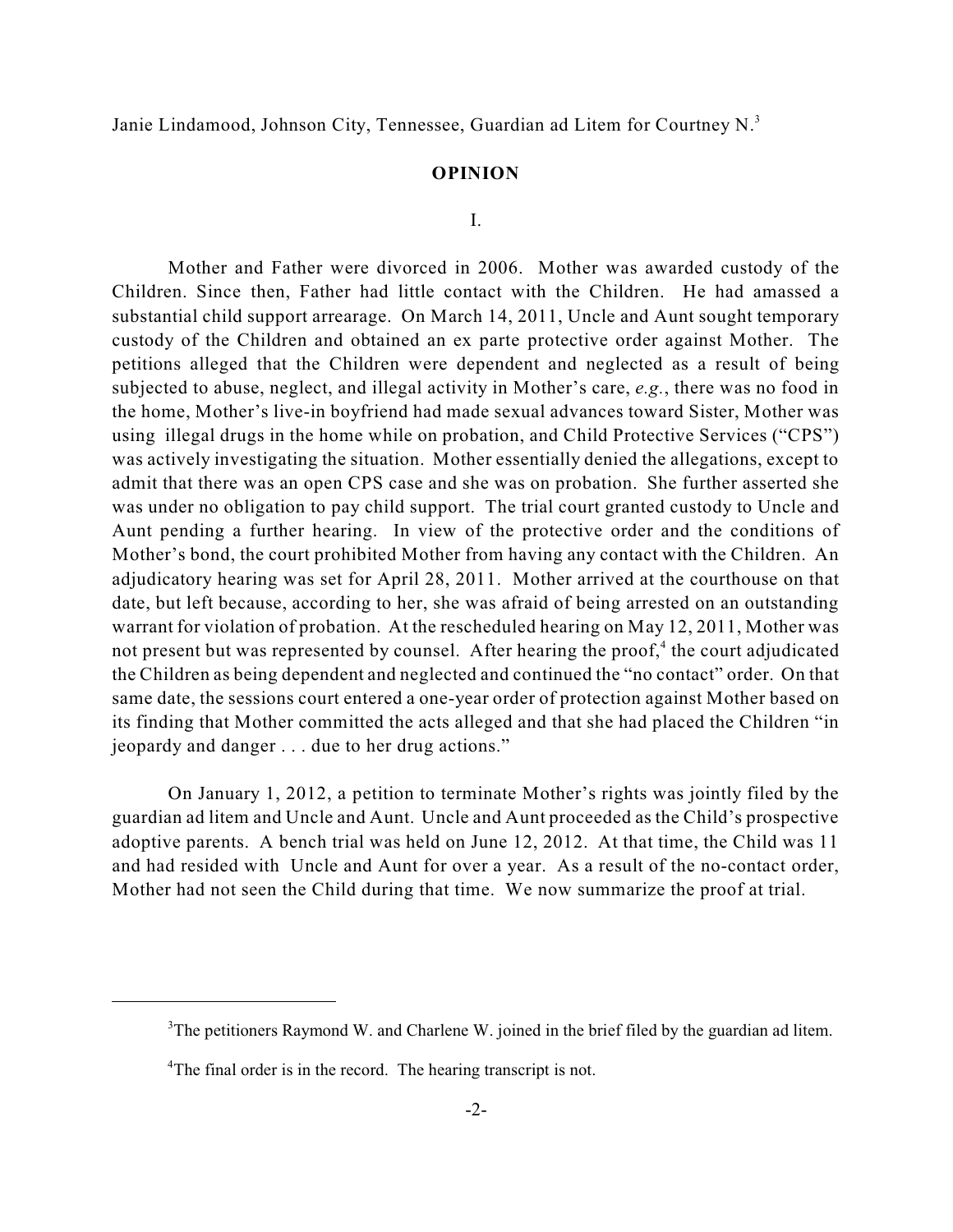Aunt is Mother's aunt and the Child's great-aunt. She and Uncle divorced in 1980 but resumed a relationship.<sup>5</sup> They lived together with the Children in a three-bedroom home. Uncle and Aunt planned to remarry, but had not yet done so because of financial reasons. Aunt loved Mother and tried to support her, but didn't like the way she treated the Children. Aunt said Mother had not paid any child supportsince Aunt and Uncle had obtained custody. Since the Children were very young, Uncle and Aunt provided them with food and other necessities. Before they obtained custody, they gave the Children allowances for doing chores, but ceased the practice after the Children reported that Mother took the money from them. According to Aunt, the Children were in and out of their home throughout their childhoods and had stayed with them for months, even years, at a time. Aunt saw nothing to convince her that Mother was able to provide the Children with a safe, stable environment.

Sister, 18, was married but continued to live with Uncle and Aunt while her husband completed military training. She did not believe it was safe for the Child to return to Mother. Mother moved often and "you never knew who was going to come into our house and who was going to come out of our house or if we went home if we had the same house." Sister added Mother was "always taking us to [Uncle and Aunt's house] . . . and dropping us off." Mother took her and the Child to relatives' homes to get food; other times, they went to bed hungry. Mother sold their belongings or "lost" them when she couldn't pay storage fees between moves. Just before the dependency and neglect petition was filed, Mother allowed her then-boyfriend, C.L., to move into their home. Sister described him as "just a really nasty person." Sister, then 16, expressed her discomfort with C.L. and the way he looked at her, but Mother refused to make him move out. After Sister refused to allow Mother to borrow her car because she suspected Mother was going to go buy drugs, Mother threw her pictures of Sister into a trash can and ordered her to move out. Based on their past living experiences, Sister feared for the Child if she were to be returned to Mother. Sister loved Mother but in talking to her more recently saw that "things hadn't changed" and felt the Child would be an "easy target" for Mother. Sister related that Mother often told her that she wished Uncle and Aunt would adopt her and the Child and just let Mother see them once in a while.

The Child testified in the presence of only the court and counsel. She said that living with Mother was hard and she had "a lot of bad memories." The Child did not like C.L. and felt that Mother chose him over her and Sister. She was not afraid of him, but had seen him looking "dirty" at Sister. She did not feel safe or loved in Mother's care and at times there was no food. Mother frequently invited people into their home that the Child felt were "not nice." The Child loved Mother, but thought of Uncle and Aunt as her parents and felt wellcared for by them. The Child wanted both Mother's and Father's rights terminated because

 ${}^{5}$ As a result of the divorce, Uncle became the Children's ex great-uncle. For ease of reference, we refer to him as "Uncle" throughout this opinion.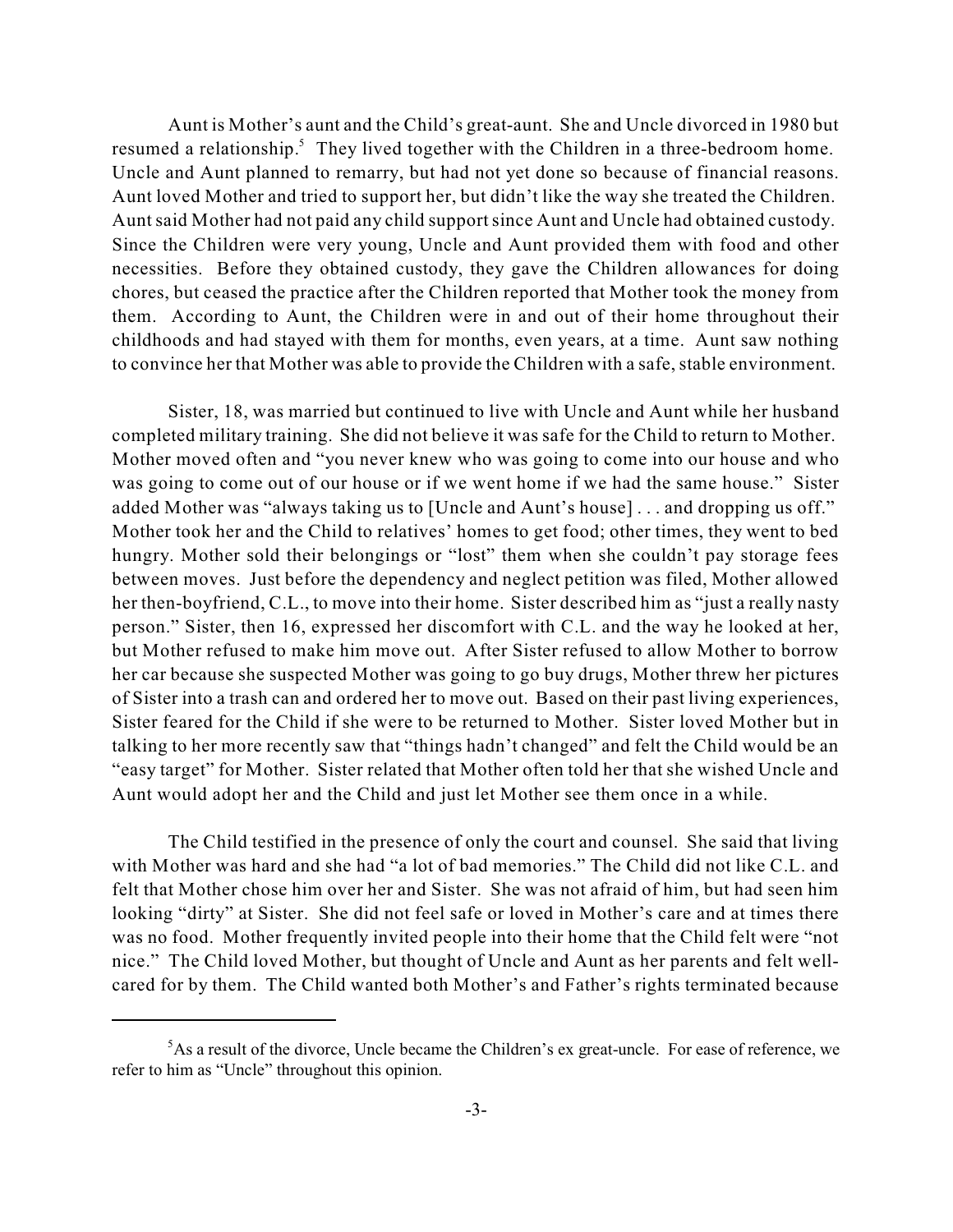"they've never took (sic) care of me like a real mom and dad should." The Child testified that Mother took too many pills, or sold them. Without her medication, Mother stood around crying and couldn't care for the Child. The Child told the court that if Mother had a nice, clean place to live, she still would not feel safe with her unless Mother "got help." Even then, the Child added, she did not want to give Mother time to work on her problems; she wanted to be adopted.

Mother, age 39 at the time of trial, testified that her only source of income was monthly SSI payments; her disability was related to "nerves" and depression. After the divorce, she received no child support from Father for several years, but he had made some payments since then. She admitted to living more places than she could recall. Mother said she trusted Aunt "as a babysitter" and had only allowed the Child to go stay with Aunt because Aunt pleaded with her to have the Children around. Mother denied that she had ever allowed the Children to live with Uncle and Aunt "long term." Mother said she loved the Child and they were "sweet" to each other. She opposed having her rights terminated because she felt a child should be raised by her biological mother. Mother admitted that C.L. moved in with her and the Children for "a couple of weeks" and deemed it "a real bad mistake." She said she ended the relationship, but added that C.L. was now her "stepbrother." Asked whether she would allow a man to live with her, with the Child present, Mother answered, "[n]ever again hopefully."

Mother told the court that she had made mistakes, but denied neglecting or abusing the Children in any way. She denied selling their food stamps, and accused Sister of falsely testifying that the Children were hungry to make Mother look bad. Mother conceded she never provided child support, but insisted she always put the Children first and did everything she could to make them comfortable and happy.

Mother testified she suffered with bipolar disorder and depression. She said thatsince losing the Children, she had obtained prescriptions for depression and anxiety, was taking them as ordered, and that she was seeing improvement. Mother testified she had not taken any narcotic drugs, but admitted to refilling a prescription for hydrocodone within the past three months. Weeks before trial, she began outpatient mental health therapy and counseling. Mother had a 2009 conviction for shoplifting. In March 2011, days after the Children were removed, Mother was arrested for communicating with the Children on Facebook in violation of the protective order. In November 2011, she was arrested for failure to appear in court. After giving officers a false name, she was also charged with criminal impersonation, to which she pleaded guilty. She admitted her probation was repeatedly revoked because she violated its conditions. At the time of trial, she had not yet been released from probation, but had paid most of her fines and court costs and passed the single drug test she was given.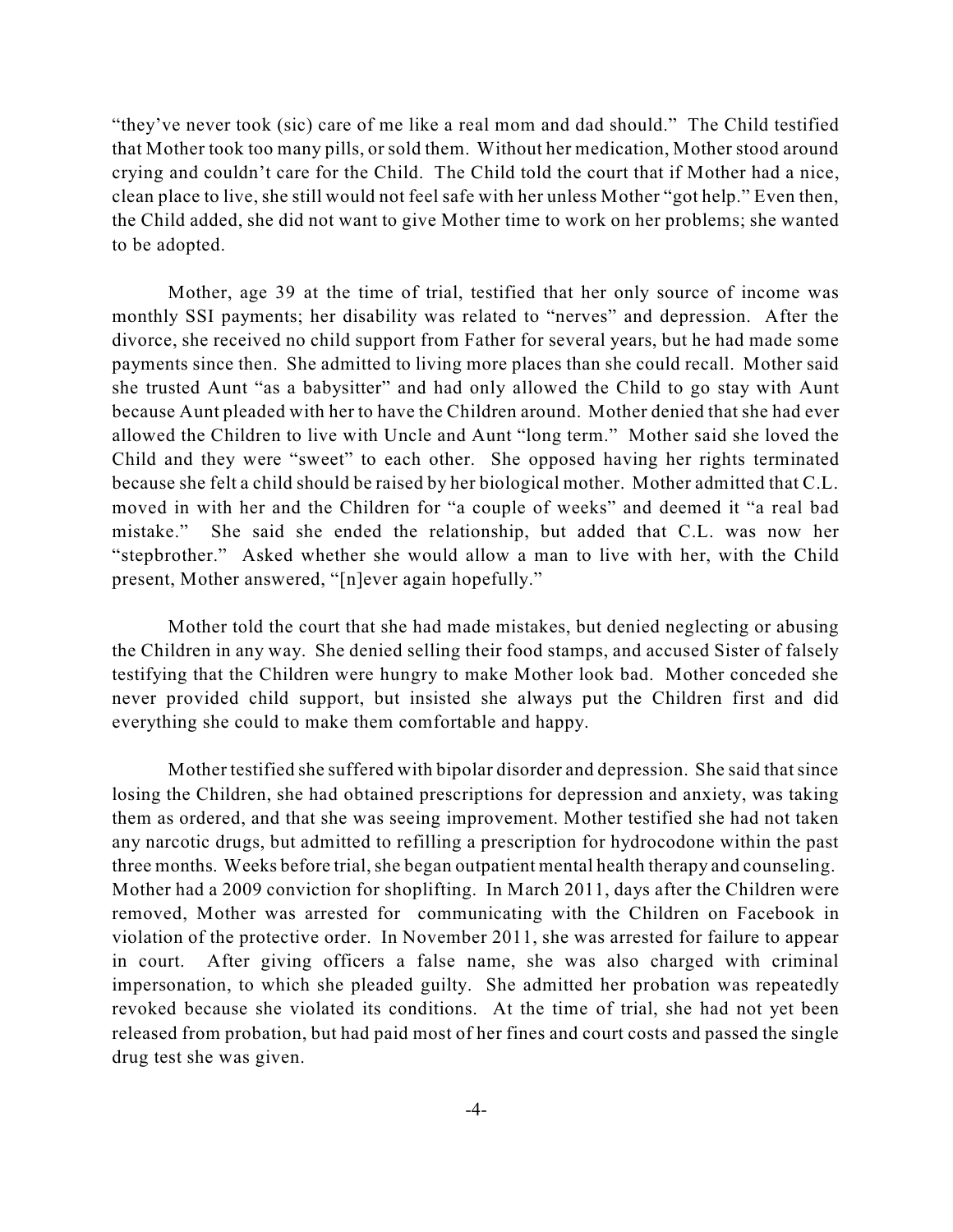Mother testified she moved in with her mother after "losing" the Children and was trying to get her "head straight." She had leased a two-bedroom apartment and planned to move in the day after trial. She had a driver's license, a car, and car insurance. Mother wanted a relationship with the Child but did not want custody restored against the Child's will. She told the court that she wanted what was best for the Child and was "just hoping for some visitation time."

Following the hearing, the court found that, as to Mother, three grounds for termination had been established: (1) abandonment by willful failure to provide child support; (2) abandonment by conduct evidencing a wanton disregard for the Child's welfare; and (3) persistence of conditions. The court further found that termination is in the Child's best interest. All of these findings were said to be made by clear and convincing evidence. Mother filed a timely notice of appeal.

II.

Mother raises issues for our review that we restate as follows:

1. Whether the trial court erred in finding, by clear and convincing evidence, that [Mother] abandoned the [C]hild by willfully failing to support her.

2. Whether the trial court erred by considering the ground of "wanton disregard" when it was not appropriately pled.

3. Whether the trial court erred in finding, by clear and convincing evidence, that the conditions that lead to the [C]hild's removal still persisted and could not be remedied at an early date.

4. Whether the trial court erred in finding, by clear and convincing evidence, that it was in the best interest of the [C]hild to terminate [Mother's] parental rights.

### III.

This Court's duty is to determine whether the trial court's findings, made under a clear and convincing standard, are supported by a preponderance of the evidence. *In re F.R.R., III*, 193 S.W.3d 528, 530 (Tenn. 2006). The trial court's findings of fact are reviewed de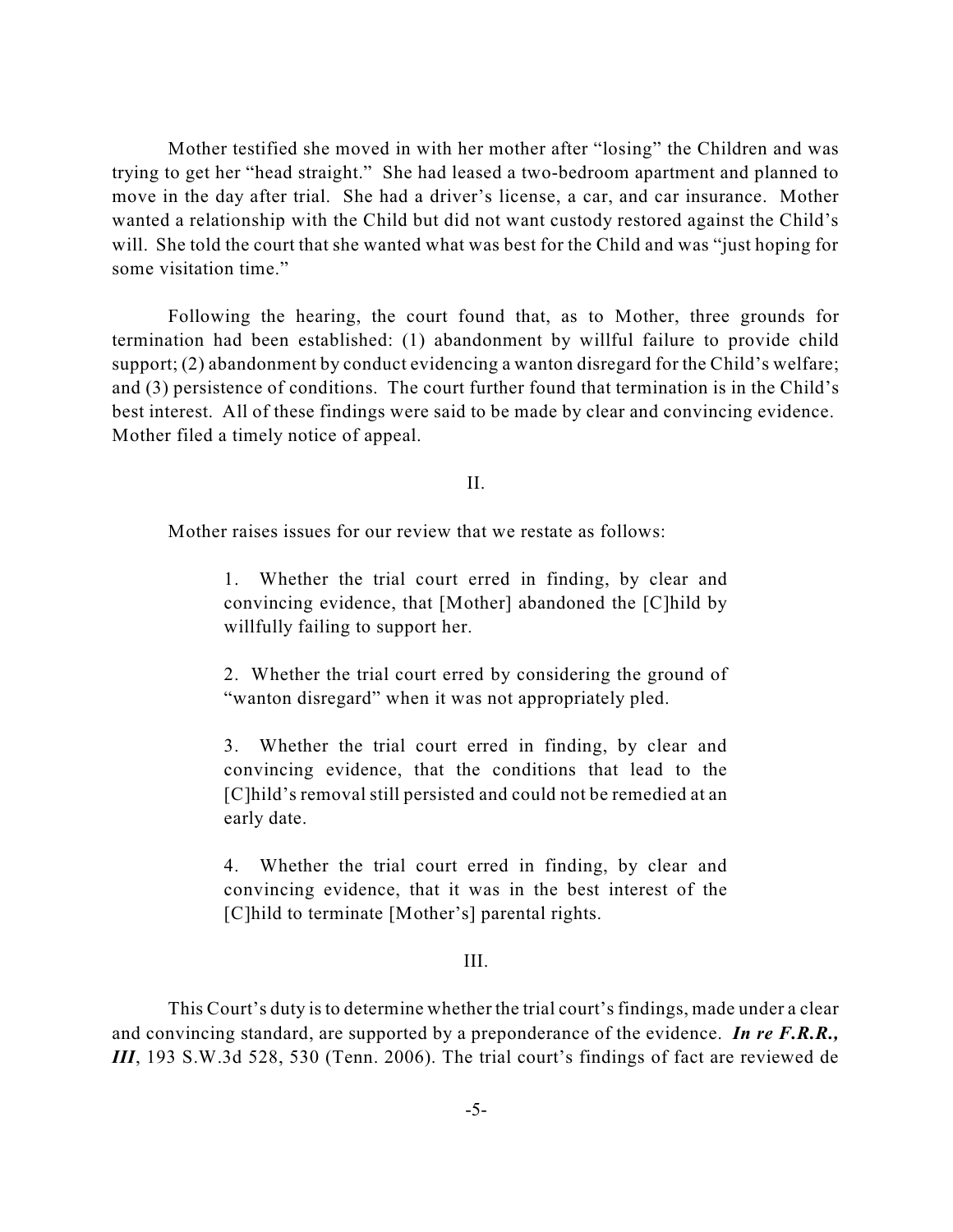novo upon the record accompanied by a presumption of correctness unlessthe preponderance of the evidence is otherwise. *Id*.; Tenn. R. App. P. 13(d). In weighing the preponderance of the evidence, great weight is accorded to the trial court's determinations of witness credibility, which shall not be reversed absent clear and convincing evidence to the contrary. *See Jones v. Garrett*, 92 S.W.3d 835, 838 (Tenn. 2002). Questions of law are reviewed de novo with no presumption of correctness. *Langschmidt v. Langschmidt*, 81 S.W.3d 741, 744-45 (Tenn. 2002).

It is well established that parents have a fundamental right to the care, custody, and control of their children. *Stanley v. Illinois*, 405 U.S. 645, 92 S.Ct. 1208, 31 L.Ed.2d 551 (1972); *In re Drinnon*, 776 S.W.2d 96, 97 (Tenn. Ct. App. 1988). While parental rights are superior to the claims of other persons and the government, they are not absolute, and they may be terminated upon sufficient proof of appropriate statutory grounds. *See Blair v. Badenhope*, 77 S.W.3d 137, 141 (Tenn. 2002). To support the termination of parental rights, petitioners must prove both the existence of one of the statutory grounds for termination and that termination is in the child's best interest. Tenn. Code Ann. § 36-1-113(c); *In re D.L.B.*, 118 S.W.3d 360, 367 (Tenn. 2003); *In re Valentine*, 79 S.W.3d 539, 546 (Tenn. 2002). Both of these elements must be established by clear and convincing evidence. *See* T.C.A. § 36-1-113(c)(1); *In re Valentine*, 79 S.W.3d 539, 546 (Tenn. 2002). Evidence satisfying the clear and convincing evidence standard establishes that the truth of the facts asserted is highly probable, *State v. Demarr*, No. M2002-02603-COA-R3-JV, 2003 WL 21946726, at \*9 (Tenn. Ct. App. M.S., filed August 13, 2003), and eliminates any serious or substantial doubt about the correctness of the conclusions drawn from the evidence. *In re Valentine*, 79 S.W.3d at 546; *In re S.M.*, 149 S.W.3d 632, 639 (Tenn. Ct. App. 2004).

### IV.

Mother challenges the trial court's finding of abandonment by willful failure to provide child support. She essentially argues that her admitted failure to support the Child is not willful given her circumstances.

Tenn. Code Ann. § 36-1-113 (g)(1)(2012) provides, in relevant part, as follows:

(g) Initiation of termination of parental . . . rights may be based upon any of the following grounds:

(1) Abandonment by the parent ..., as defined in  $\S$  36-1-102, has occurred;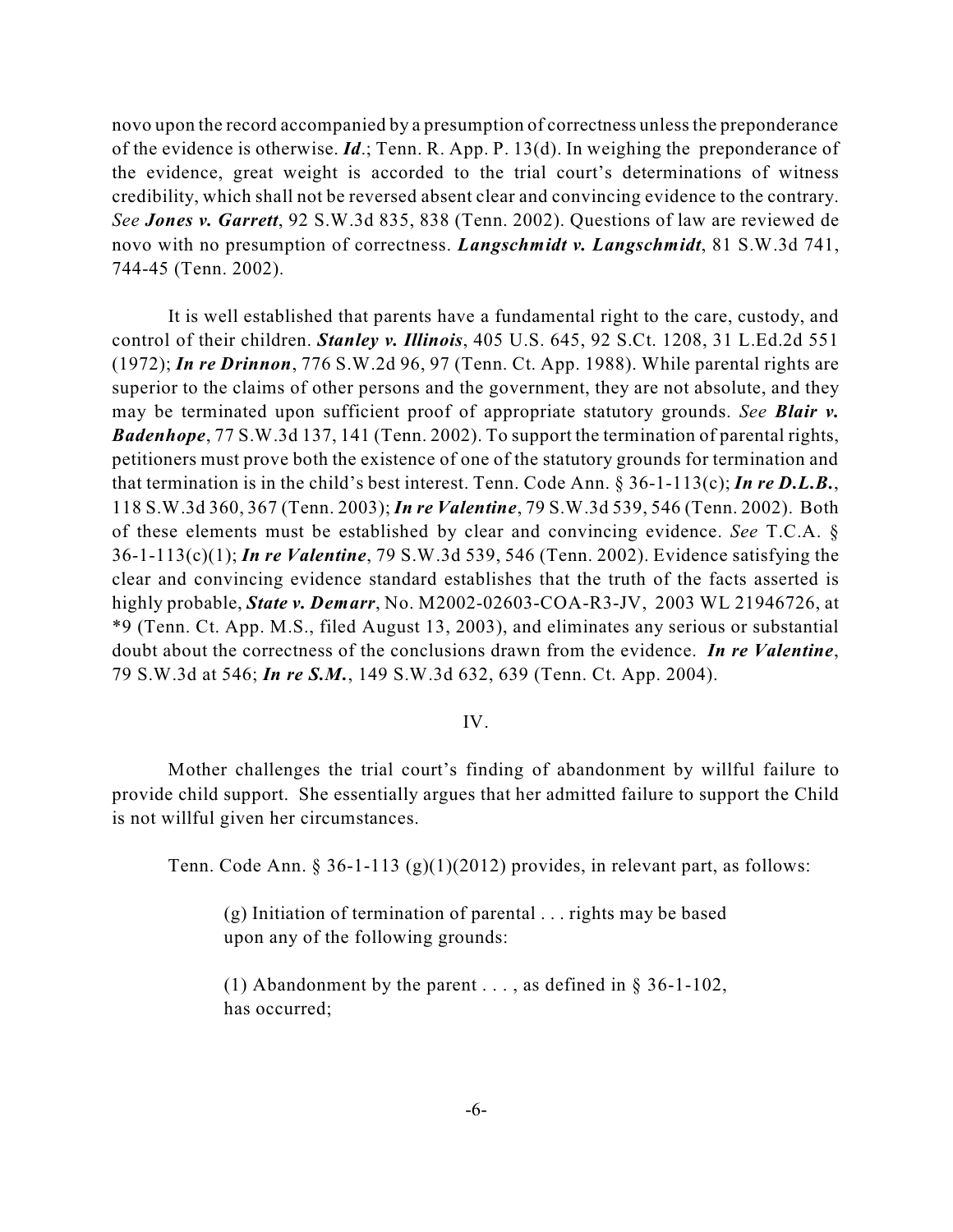In turn, the cited Section 36-1-102(2012), provides for the termination of parental rights on the ground of abandonment by failure to support, in relevant part, as follows:

> $(1)(A)$  For purposes of terminating the parental . . . rights of  $parent(s) \dots$  of a child to that child in order to make that child available for adoption, "abandonment'" means that:

> > \* \* \*

(i) For a period of four (4) consecutive months immediately preceding the filing of a proceeding or pleading to terminate the parental rights of the parent(s)... of the child who is the subject of the petition for termination of parental rights or adoption, that the parent(s)  $\ldots$  have willfully failed to support or have willfully failed to make reasonable payments toward the support of the child; ....

Tenn. Code Ann. § 36-1-102(1)(A)(i). Under subdivision (1) of Section 36-1- 102, " 'willfully failed to support' or 'willfully failed to make reasonable payments toward such child's support' means the willful failure, for a period of four (4) consecutive months, to provide monetary support or the willful failure to provide more than token payments toward the support of the child." Tenn. Code Ann. § 36-1-102(D). In the present case, the relevant four-month-period for establishing abandonment by willful failure to support is September 30, 2011 to January 31, 2012, the date the petition was filed.

With respect to establishing abandonment based on the failure to provide child support, this Court has explained:

> At the core of the . . . definition of abandonment is the concept of "willfulness." A parent may not be found to have abandoned the child unless the parent has "willfully" failed to . . . support the child for a period of four consecutive months. "Failure to visit or support a child is 'willful' when a person is aware of his or her duty to . . . support, has the capacity to do so, makes no attempt to do so, and has no justifiable excuse for not doing so." This Court has explained the concept of willfulness:

> [W]illfulness in the context of termination proceedings does not require the same standard of culpability as is required by the penal code, nor does it require that the parent have acted with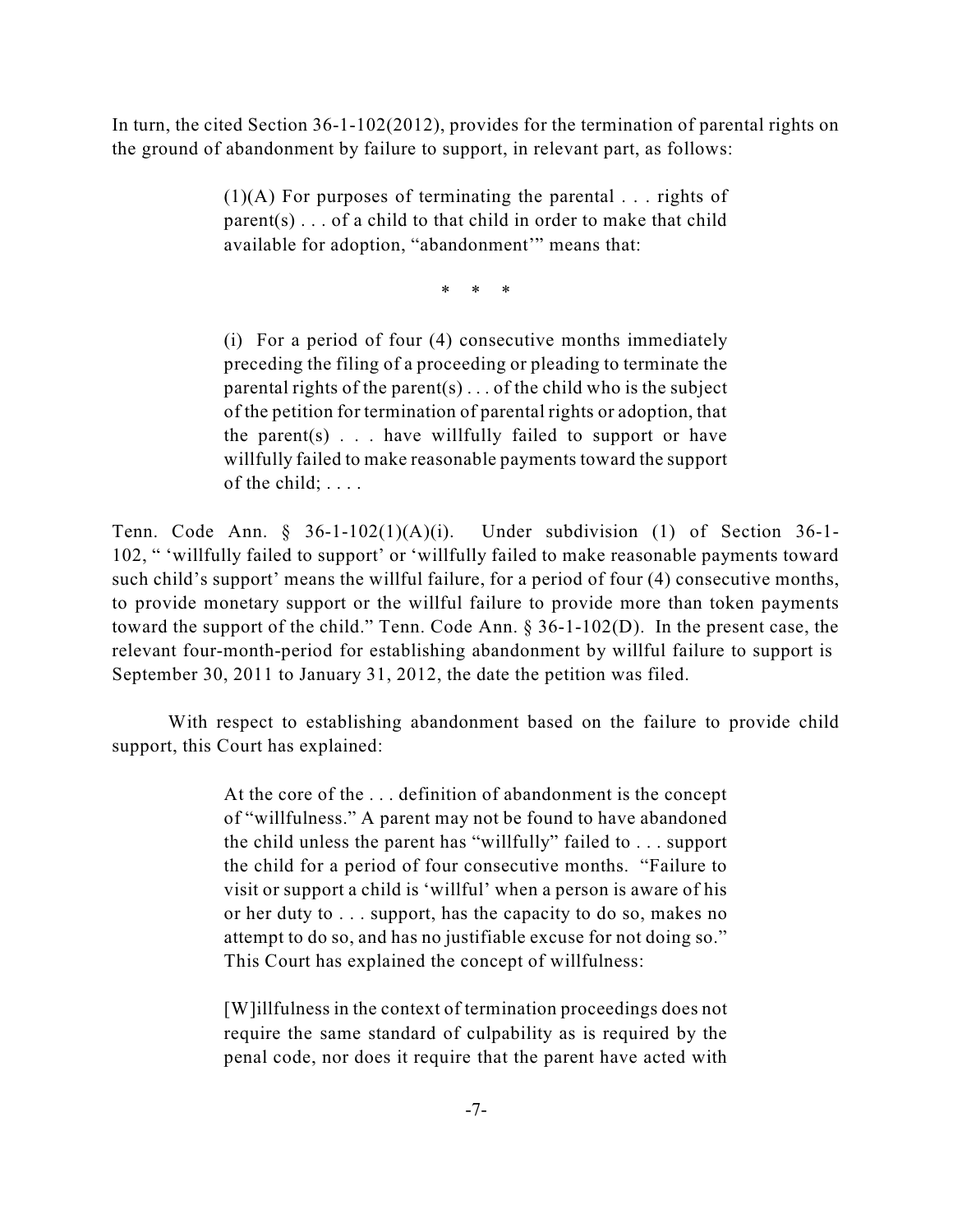malice or ill will. Rather, a parent's conduct must have been willful in the sense that it consisted of intentional or voluntary acts, or failures to act, rather than accidental or inadvertent acts. Willful conduct is the product of free will rather than coercion. A person acts willfully if he or she is a free agent, knows what he or she is doing, and intends to do what he or she is doing.

\* \* \*

The Supreme Court has held that, in the context of termination proceedings initiated by a private party as opposed to DCS, there need be no showing that the biological parent was aware of the consequences of her failure to . . . support her child, in order to show willfulness. This is because persons are presumed to know the law, and a parent should know that she has such responsibilities for her child.

*In re Keri C*., 384 S.W.3d 731, 745-46 (Tenn. App. 2010) (internal citations omitted). To reiterate, as to the latter point, "a parent is liable for the support of his or her child throughout minority, with or without the existence of a court order. . . ." *Kirkpatrick v. O'Neal*, 197 S.W.3d 674, 680 (Tenn. 2006).

At the start of trial, Mother acknowledged that there was an order requiring her to pay child support, though no certain amount was specified. The proof showed that in March 2011, after losing custody of the Child, Mother gave up her apartment and moved in with her mother. She continued to live with her mother and/or her grandmother when trial began more than a year later. Presumably, her living expenses were thereby lowered. Also during that time, in addition to her own income, Mother received \$1046.15 in child support payments paid by Father. In the months before trial, she received an additional \$300. She admitted she never gave any of the payments she received to Uncle and Aunt for the Child's benefit. Instead, she put it to her own use, buying a cell phone, for example. She gave various reasons for her failure to pay child support, including her limited income, her initial lack of awareness of a support obligation, and her fear of violating the no contact order. Mother testified she still had some of the money and could "give [the Child] the money back if that's what I have to do."

With respect to this ground, the court found, in relevant part, that Mother was aware of her obligation and "acknowledged that she could have paid some child support, but she chose not to." The court further noted Mother's admission that "she took child support paid by the father . . . during the time that she did not have custody of the [C]hild, and used the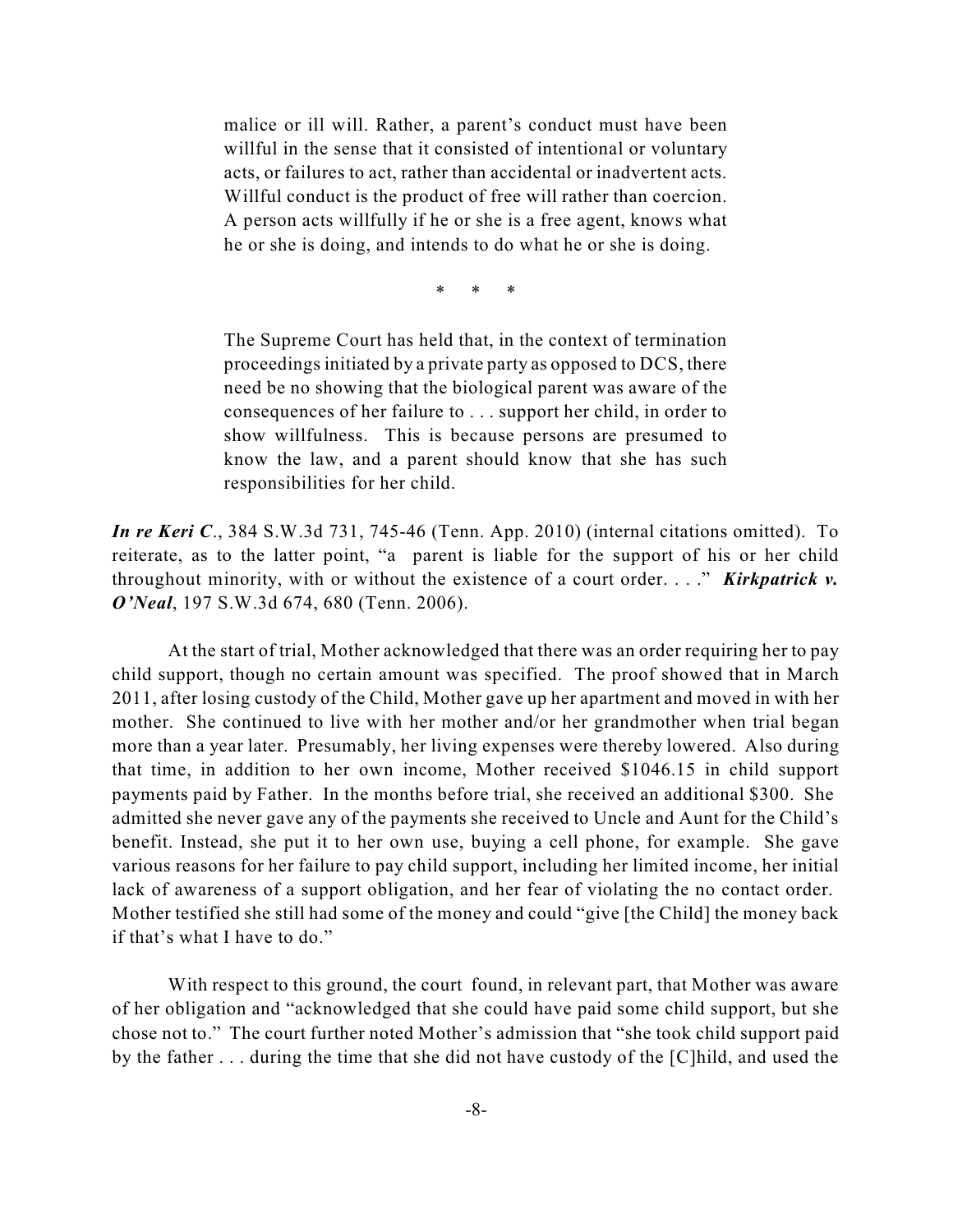support for her own use instead of paying the same to the guardian [s]  $\ldots$  ." The court concluded that Mother's admitted failure to pay any child support since the Child was removed from her custody was willful. We agree. In short, Mother was aware she had an obligation to pay child support, had money available to her, from whatever source, and decided not to pay child support without any justifiable excuse.

The evidence does not preponderate against the trial court's findings. The trial court did not err in terminating Mother's rights on the ground of abandonment based on her willful failure to support the Child.

### V.

The trial court further terminated Mother's rights based on its finding that she acted in "wanton disregard" of the Child's welfare. Mother asserts that the trial court erred in considering this ground because it was not alleged in the petition. We need not decide whether Mother is right or whether the challenged ground was otherwise noticed and actually litigated at trial, as Petitioners contend. Instead, we conclude that, under the facts presented at trial, abandonment by wanton disregard is not implicated by the proof as to Mother and cannot serve as a basis for terminating her parental rights.

We revisit Section  $36-1-102(1)(A)(iv)$ , which additionally defines "abandonment" as a ground for termination as follows:

> A parent . . . is incarcerated at the time of the institution of an action or proceeding to declare a child to be an abandoned child, or the parent . . . has been incarcerated during all or part of the four (4) months immediately preceding the institution of such action or proceeding, and either has willfully failed to visit or has willfully failed to support or has willfully failed to make reasonable payments toward the support of the child for four (4) consecutive months immediately preceding such parent's . . . incarceration, or *the parent . . . has engaged in conduct prior to incarceration that exhibits a wanton disregard for the welfare of the child*; . . . .

(Emphasis added).

In *In re Audrey S*., 182 S.W.3d 838, 870 (Tenn. Ct. App. 2005), this Court closely examined the appropriate application of Section  $36-1-102(1)(A)(iv)$ . We observed: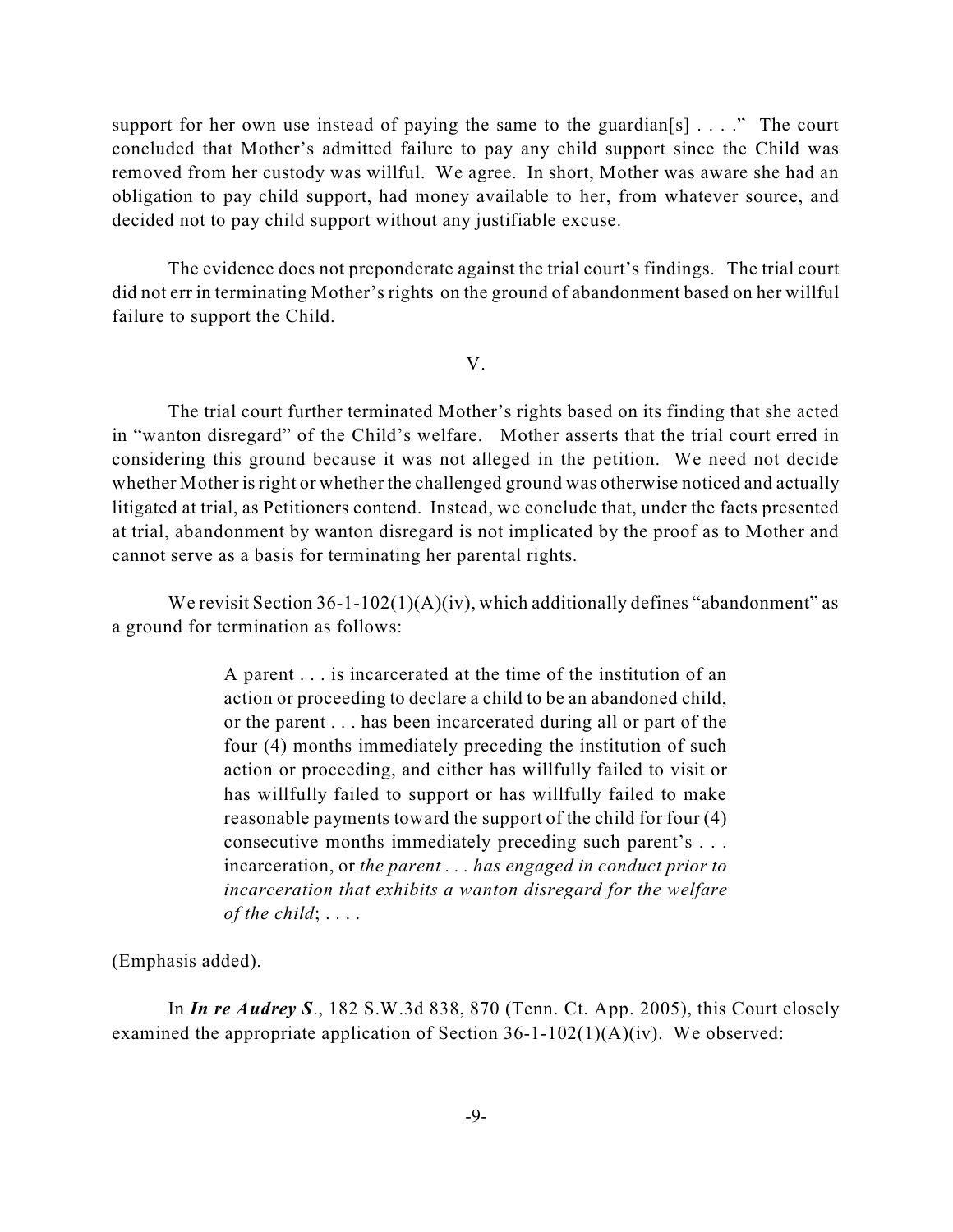The text of Tenn. Code Ann.  $\S 36-1-102(1)(A)(iv)$  is somewhat cumbersome, but it is not ambiguous. It begins by describing the class of people to whom the statute applies:

A parent or guardian [who] is incarcerated at the time of the institution of an action or proceeding to declare a child to be an abandoned child, or [a] parent or guardian [who] has been incarcerated during all or part of the four (4) months immediately preceding the institution of such action or proceeding.

Next, the statute describes two distinct categories of parental behavior that amount to abandonment *when engaged in by a person who falls within the designated class*: (1) "willful failure to visit or . . . support or . . . make reasonable payments toward the support of the child for four (4) consecutive months immediately preceding such parent's or guardian's incarceration;" and (2) "conduct prior to incarceration which exhibits a wanton disregard for the welfare of the child."" Tenn. Code Ann. § 36-1-102(1)(A)(iv).

(Emphasis added.) As we concluded therein, "[t]hese additional tests for abandonment apply *only* if a parent is incarcerated at or near the time of the filing of the termination petition." *Id*. at 865 (emphasis added).

Returning to the case at bar, nowhere in its opinion, or its findings in support thereof, did the trial court reference Section 36-1-102(1)(A)(iv) or find that it applied to Mother, who spent a total of six or seven hours during one day in jail in the months before the petition was filed. On our considered review, we conclude that this does not place Mother within the class of "incarcerated or recently incarcerated parents" to which Tenn. Code Ann. 36-1-  $102(1)(A)(iv)$  applies. Accordingly, the trial court erred in terminating Mother's rights on the ground of abandonment based on "conduct prior to incarceration which exhibits a wanton disregard for the welfare of the child" pursuant to Section 36-1-102(1)(A)(iv). This ground is hereby vacated.

We proceed mindful "that only one of the statutory grounds must be proven in order to establish sufficient grounds for termination of parental rights." Tenn. Code Ann. §36-1-113(c)(1); *In re D.L.B.*, 118 S.W.3d 360, 367 (Tenn. 2003).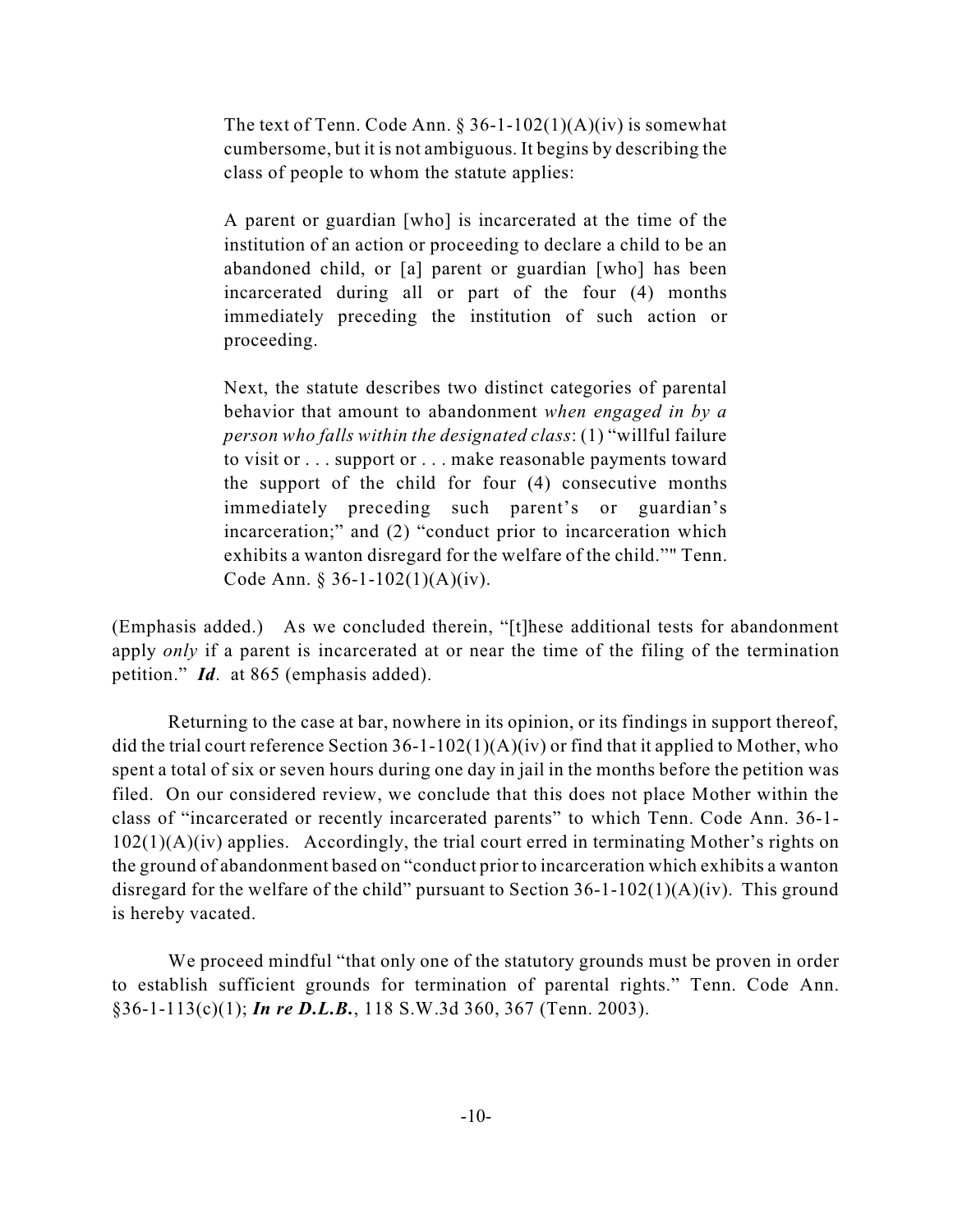The trial court also terminated Mother's rights pursuant to Tenn. Code Ann. §  $36-1-113(g)(3)(A)-(C)$ . That section, commonly referred to as "persistence of conditions," establishes a ground for termination where:

> The child has been removed from the home of the parent or guardian by order of a court for a period of six (6) months and:

> (A) The conditions that led to the child's removal or other conditions that in all reasonable probability would cause the child to be subjected to further abuse or neglect and that, therefore, prevent the child's safe return to the care of the parent(s) or guardian(s), still persist;

> (B) There is little likelihood that these conditions will be remedied at an early date so that the child can be safely returned to the parent(s) or guardian(s) in the near future; and

> (C) The continuation of the parent or guardian and child relationship greatly diminishes the child's chances of early integration into a safe, stable and permanent home[.]

Mother challenges the trial court's finding of clear and convincing evidence to establish persistence of conditions pursuant to Section 36-1-113(A). She asserts that she has remedied all of the conditions that led to the Child's removal so that none remain that would subject the Child to further neglect or abuse. The evidence shows otherwise.

As we have noted, the Children were placed with Uncle and Aunt for their immediate care and protection. Mother first testified she was unaware of the rescheduled dependency and neglect hearing; but she then told the court: "I didn't know how important the circumstances were is what I'm trying to say. . . ." In its adjudicatory order, the court found that the Children were at risk of harm if returned to Mother – they had been exposed to illegal drug activity, went without housing, food, and proper care, and were subjected to mental abuse. The order contains a list of tasks that Mother was required to complete before custody could be restored, as follows:

> Resolve all pending legal matters. Obey all laws.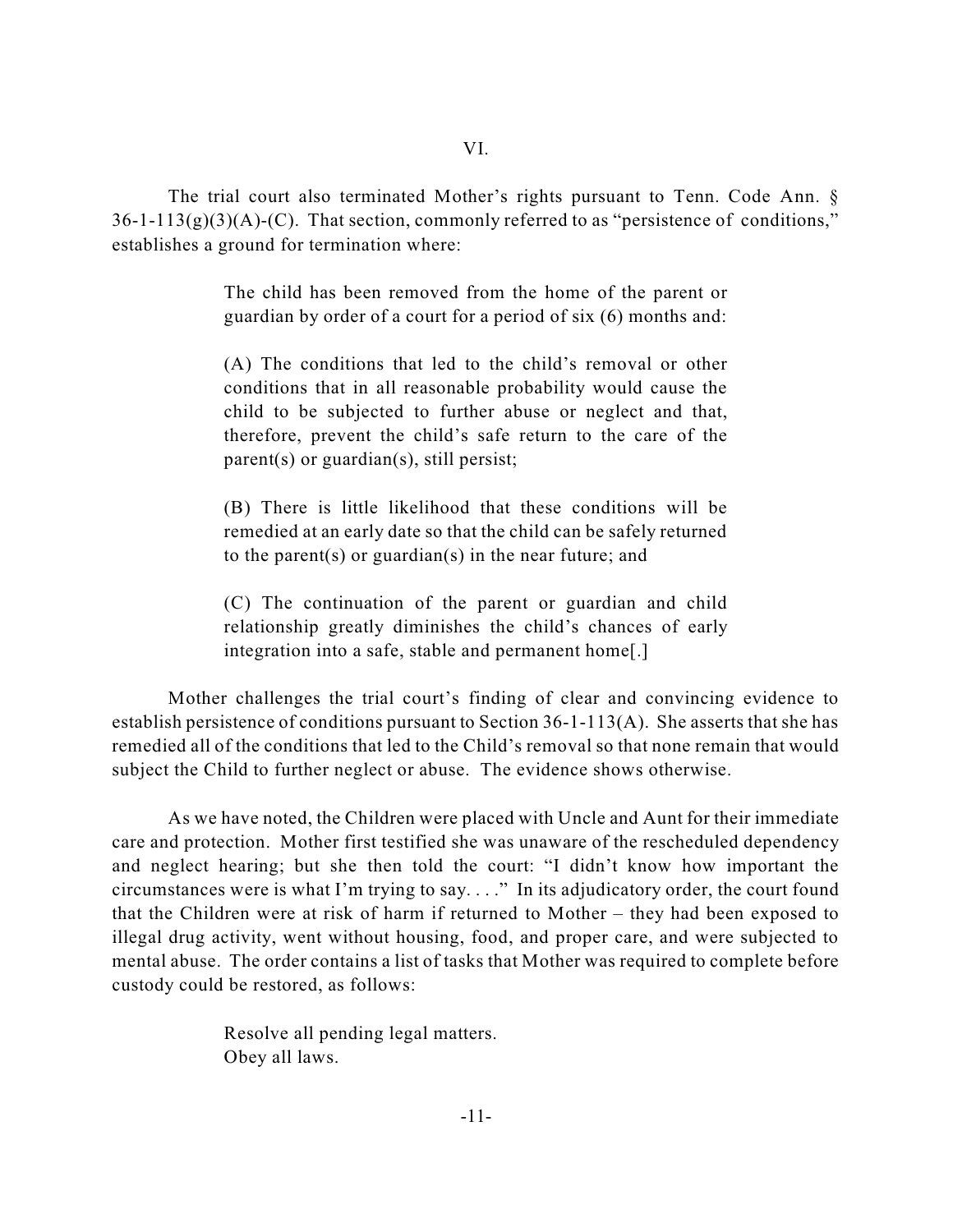Obtain and maintain an appropriate house for [the Child] for a period of at least six months. Pay child support. Obtain a psychological assessment and follow all recommendations. Enroll and participate in intensive mental health therapy or counseling. Enroll in intensive parenting classes, successfully complete said classes and be able to demonstrate appropriate parenting skills. Obtain an alcohol and drug assessment, and follow all recommendations. Be subject to random drug testing. Keep the Court and Guardian ad Litem apprised of current address[] and phone numbers.

No appeal of the adjudicatory order was taken. Clearly, the listed tasks were specifically tailored to Mother's circumstances. It should be readily apparent that Mother could not expect to remedy the conditions that led to the Child's removal without taking action to complete her assigned tasks. For nearly a year, however, she did nothing to regain custody. Mother admitted that she received the adjudicatory order and was aware of what she needed to do. At first, however, she was not "focused," and didn't think the situation "was so serious" until her second – now current trial – attorney was appointed in April 2012. She admitted making little progress until just before trial, when she was motivated to make some changes.

In support of its finding of persistence of conditions, the trial court found that the "conditions that caused the removal [have] persisted from March 2011, until the hearing on June 21, 2012" with few exceptions. The court credited Mother with obtaining housing and beginning to address her mental health problems through intensive outpatient therapy, albeit on the eve of trial. The court observed that remaining tasks had not been accomplished. Mother's own testimony corroborated that conclusion – she had not fully complied with the terms of her probation, obeyed the laws, or maintained appropriate housing for a period of six months. She had not undergone a current mental health assessment, attended intensive parenting classes, or paid anything toward the Child's support. The court found:

> There is clear and convincing evidence that conditions still persist . . . which would cause the [C]hild to be subject to further abuse and neglect and which . . . would prevent the [C]hild's return to the care and custody of either [Mother or Father]. Of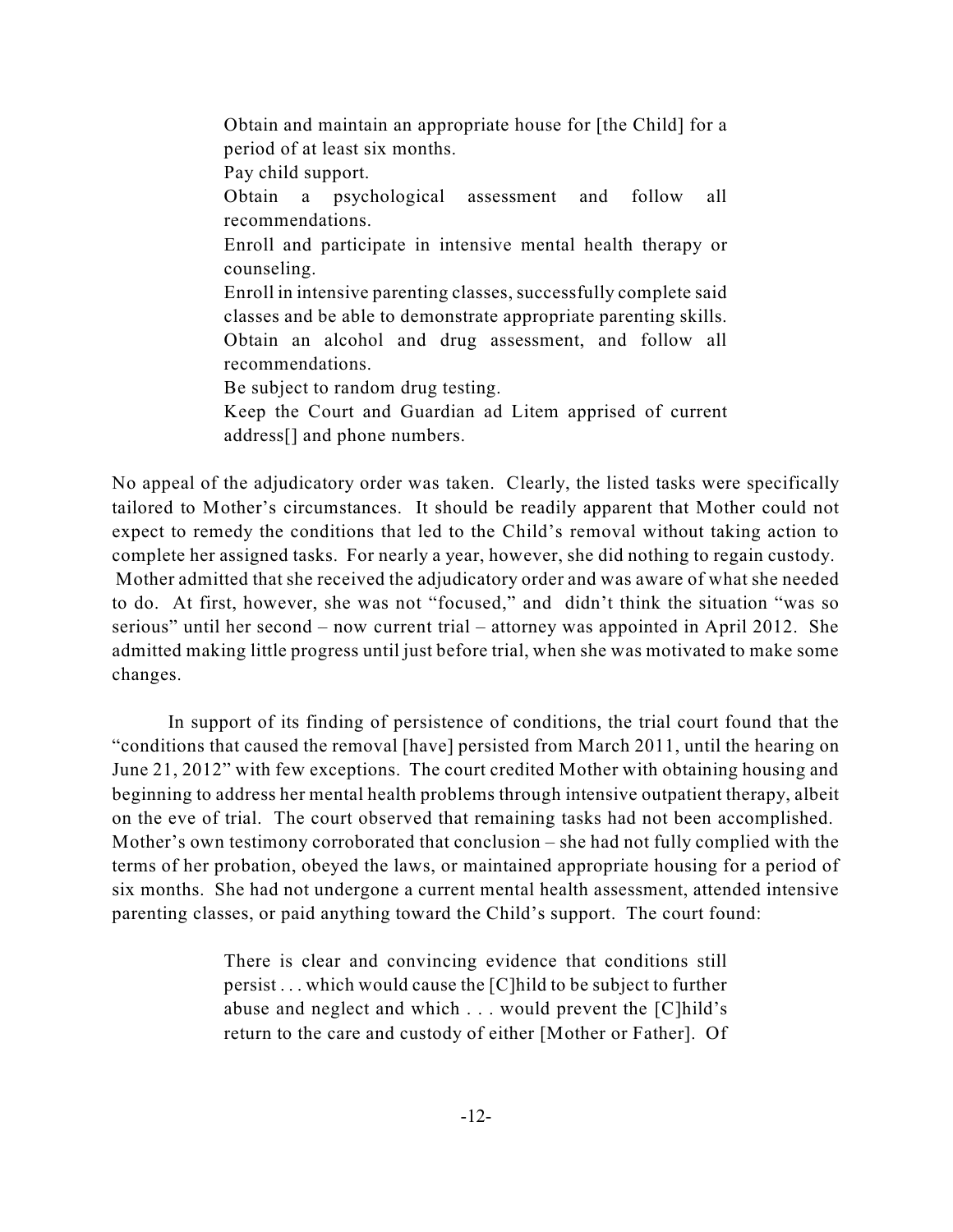late [Mother] has made some attempts to change her life, the court finds that her attempts are too little and too late.

Based on all of the evidence, the court concluded that Mother "simply failed to comply in a substantial manner with parental responsibilities." The evidence does not preponderate against the trial court's findings made by clear and convincing evidence that termination is appropriate under the ground of persistence of conditions. The trial court did not err in terminating Mother's rights on this ground.

### VII.

"The ultimate goal of every proceeding involving the care and custody of a child is to ascertain and promote the child's best interest[]." *In re Marr*, 194 S.W.3d 490, 498 (Tenn. Ct. App. 2005). Once grounds for termination have been found, the focus of the proceedings shifts to the best interest of the child. *Id*. In the present case, we have concluded that the trial court properly found grounds for terminating Mother's parental rights. We next consider whether termination is in the Child's best interest. We are guided in our review by the relevant statutory factors set forth in Tenn. Code Ann.  $\S 36$ -1-113(i).

(2) Whether the parent or guardian has failed to effect a lasting adjustment after reasonable efforts by available social services agencies forsuch duration of time that lasting adjustment does not reasonably appear possible;

(3) Whether the parent or guardian has maintained regular visitation or other contact with the child;

(4) Whether a meaningful relationship has otherwise been established between the parent or guardian and the child;

(5) The effect a change of caretakers and physical environment is likely to have on the child's emotional, psychological and medical condition;

(6) Whether the parent or guardian, or other person residing with the parent or guardian, has shown brutality, physical, sexual, emotional or psychological abuse, or neglect toward the child, or another child or adult in the family or household;

(continued...)

 ${}^{6}$ The factors are as follows:

<sup>(1)</sup> Whether the parent or guardian has made such an adjustment of circumstance, conduct, or conditions as to make it safe and in the child's best interest to be in the home of the parent or guardian;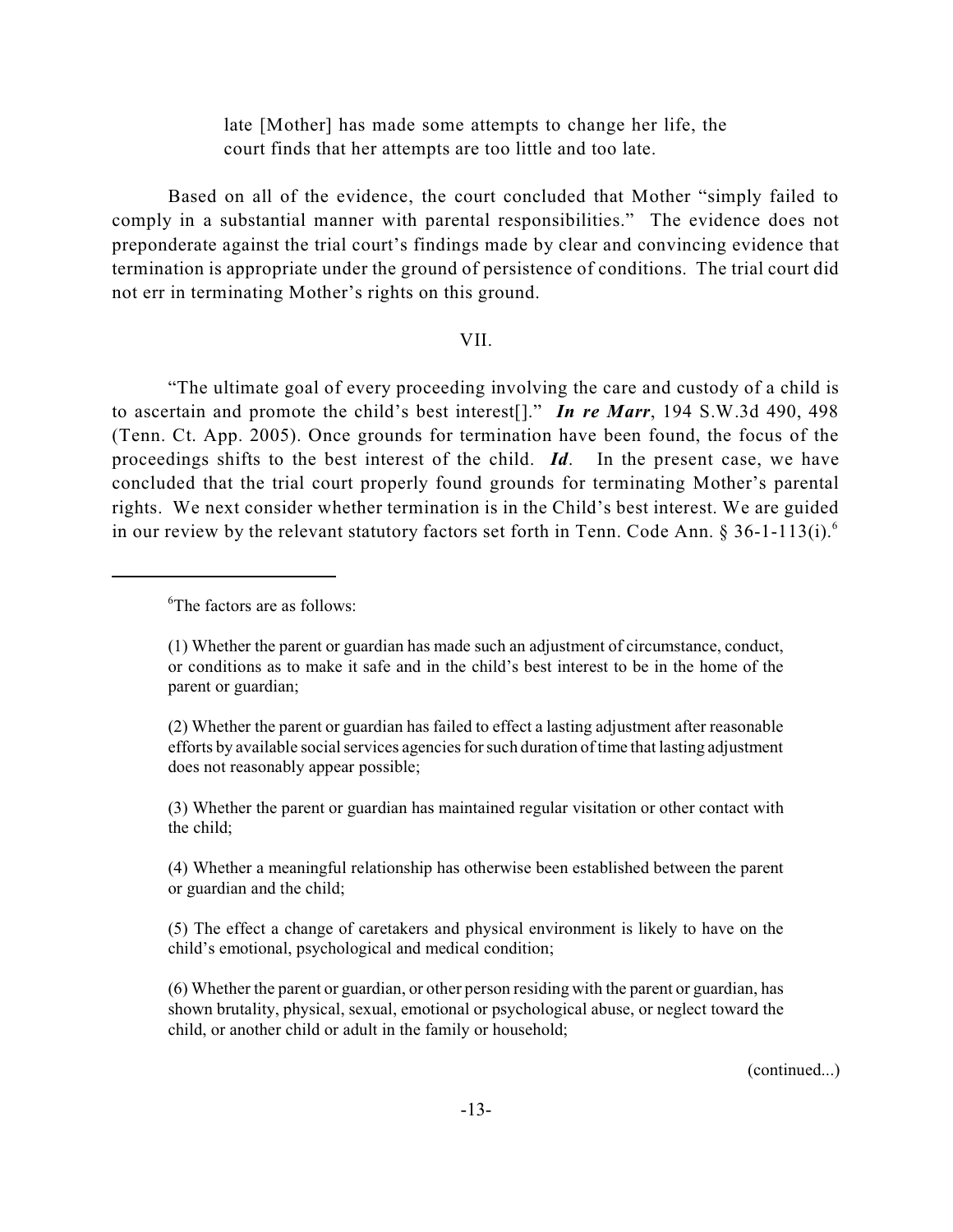At the outset, we note that the trial court found that Mother was "not a credible witness," but that the Children were "extremely creditable (sic) and believable witnesses." The trial court set out its best interest analysis as follows:

> [T]here is clear and convincing evidence . . . that [Mother] [has] not made such an adjustment of circumstances, conduct, and conditions as to make it safe and in the [C]hild's best interest to be in [her] home[], despite [Mother's] recent efforts.

> [Mother][,] due to her own conduct was prohibited by the courts from visiting the [C]hild, and she has been found to be [a] danger to the [C]hild so as to not allow [Mother] to have contact with the  $[C]$  hild.  $\ldots$

> The [Children] . . . have offered testimony of illegal drug use in [Mother's] home, and abuse of drugs by [Mother].

> [Mother] . . . has taken the child support . . . and used it for her own wants after she lost custody of [the Children].

> [The Child] is placed with a relative placement, and those relatives wish to adopt the [C]hild.

> The [C]hild has developed a strong bond with the placement family, and the [C]hild wants to remain [there] and to be adopted.

 $<sup>6</sup>$ (...continued)</sup>

<sup>(7)</sup> Whether the physical environment of the parent's or guardian's home is healthy and safe, whether there is criminal activity in the home, or whether there is such use of alcohol or controlled substances as may render the parent or guardian consistently unable to care for the child in a safe and stable manner;

<sup>(8)</sup> Whether the parent's or guardian's mental and/or emotionalstatus would be detrimental to the child or prevent the parent or guardian from effectively providing safe and stable care and supervision for the child; or

<sup>(9)</sup> Whether the parent or guardian has paid child support consistent with the child support guidelines promulgated by the department pursuant to § 36-5-101.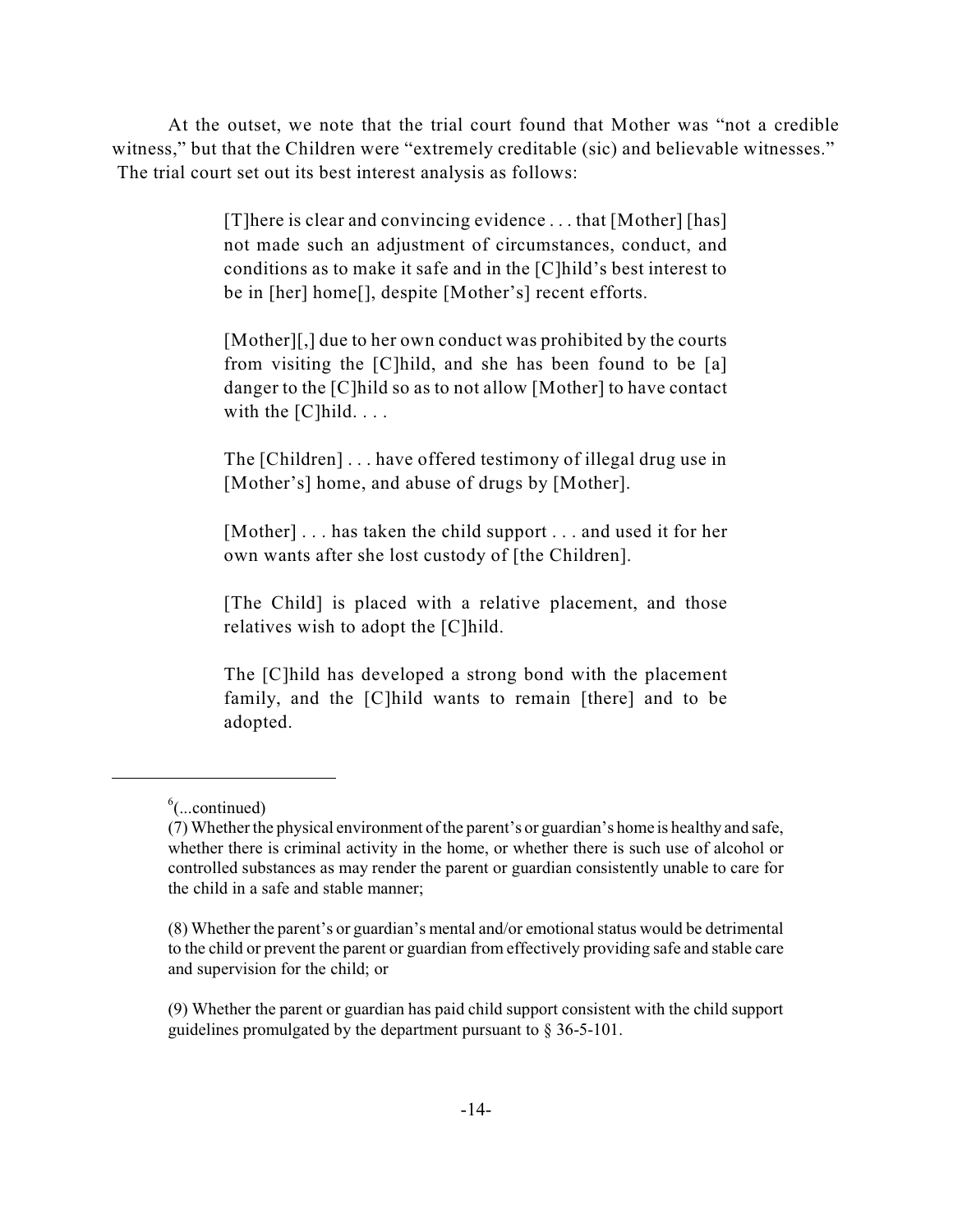\* \* \*

There is clear and convincing evidence that it is in the best interest for the [C]hild . . . to be made available for adoption.

\* \* \*

[T]he home of [Uncle and Aunt] meets the current needs of the [C]hild. [Their] home has and can continue to provide the minor [C]hild with stability and continuity of care as well as meeting the [C]hild's physical, mental and emotional needs.

The proof showed that Mother did little in the way of adjusting her "circumstance, conduct, or conditions" so as to create a safe environment for the Child. Mother waited until shortly before trial to begin undergoing therapy for her drug use and mental health issues, which prevented her from showing that these problems were resolved to the point that Mother could *begin to* properly care for the Child. Mother did not obtain housing until the eve of trial and it remained to be seen whether she could maintain her new residence or would continue her pattern of frequent moves. As to her lack of contact with the Child, Mother testified that she decided to abide by the court's decision concerning the no contact order; she made no effort to appeal or modify the order or establish supervised visitation with the Child. As the court noted, Mother had done nothing in the way of parenting classes. Perhaps more disturbing than Mother's little to no progress in these areas was her refusal to acknowledge that she needed to make significant changes in order to create a safe, stable and caring environment for the Child. At trial, Mother admitted to making some mistakes, but concluded that she had always put the Children first, and "wouldn't change anything [she had] done for [the Children]."

Aunt described her view of the Child's best interest at trial:

[The Child] is very satisfied where she is. . . . She . . . wants to be with us. She has asked several times to be adopted. She's happy. She knows when she comes from school she's got a home to come to. She knows when she wakes up in the morning there's always food for her to eat and she doesn't worry about anything. She is open and free and happy at our place.

She noted the Child's grades and attendance record had improved in the time she lived with Uncle and Aunt. For her part, the Child tearfully testified that she loved Mother, but was emphatic that she wanted Mother's rights terminated so she could be adopted. At the